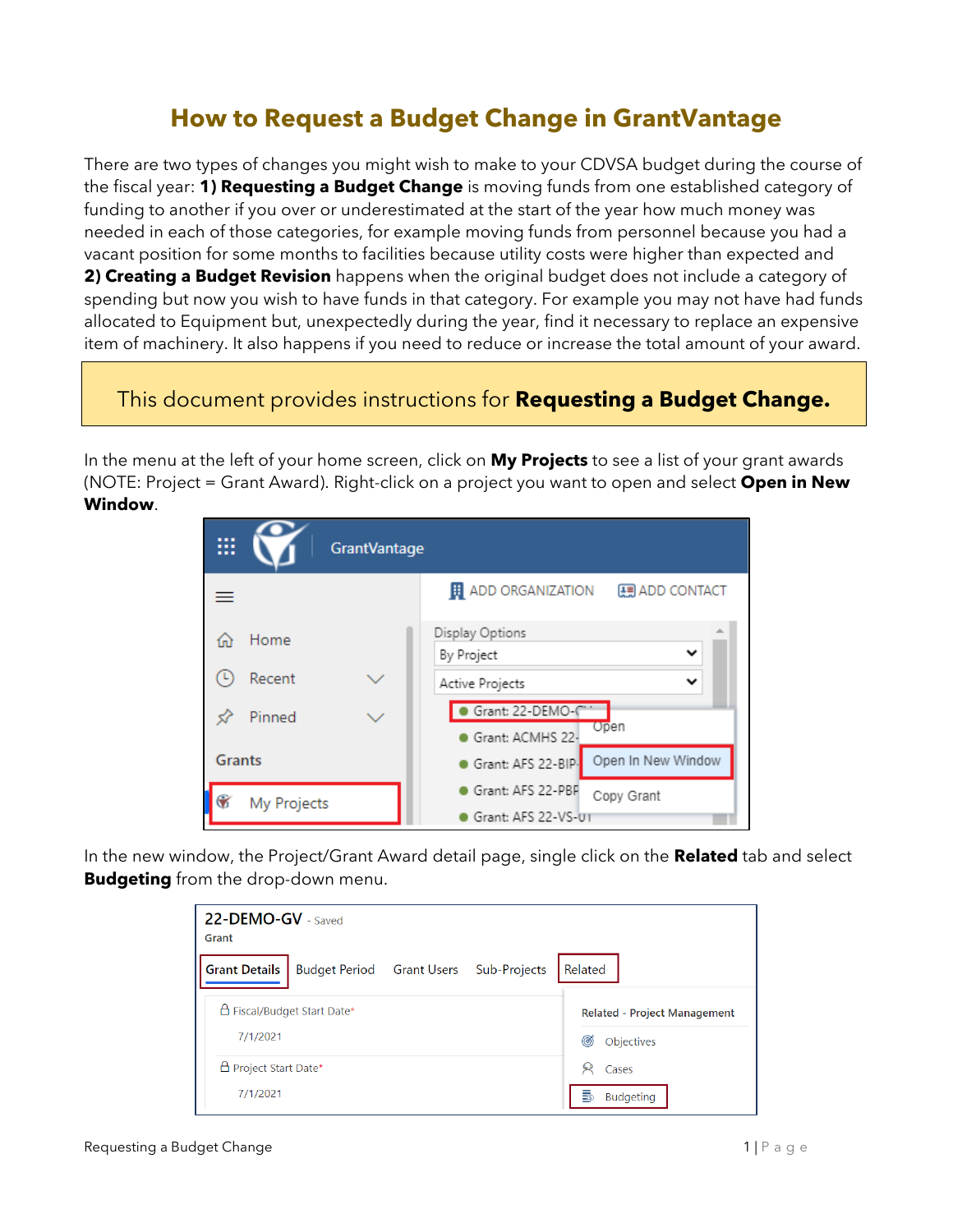From the Budgeting page, click on the **gear icon (View Options)** and select **Request Budget Change** from the dropdown menu.

|   | <b>Budgeting</b><br>get Version<br>proved Revision (3/25/202 $\sim$ | Related       | <b>IS FIX IS</b> |                                 |                              |
|---|---------------------------------------------------------------------|---------------|------------------|---------------------------------|------------------------------|
| е | <b>Threshold</b>                                                    | <b>Direct</b> |                  | <b>Cash Match In-Kind Match</b> | <b>Create Revision Draft</b> |
|   |                                                                     | 107,000.00    |                  |                                 | Request Budget Change        |
|   |                                                                     | 20,000.00     |                  |                                 | <b>View Change Requests</b>  |
|   |                                                                     | 7,000.00      |                  |                                 | Properties                   |
|   |                                                                     | 36,000.00     |                  |                                 | Save As Template             |
|   |                                                                     | 2,000.00      |                  |                                 | New Message                  |
|   |                                                                     | 26,000,00     |                  |                                 | <b>View Communication</b>    |

The **Change Request** window will open. Now do the following:

- Enter a **Title** for the change as *Grant Award No. Change Request #X* (see below)
- **From Budget Category** select the category to be reduced
- **To Budget Category** select the category to be increased
- Use the **+ icon** if there are multiple budget categories to be reduced or increased
- Enter the **New Amount** for each budget category. The **Change Amount** is the total amount being re-allocated and the **Balance Amount** should be zero.
- Provide a brief explanation in the **Change Justification** text field.
- Click **Request** Change.

| <b>Budget Change Status (Direct)</b>                                            |                              |                          |  |  |
|---------------------------------------------------------------------------------|------------------------------|--------------------------|--|--|
| <b>Allowed Changes</b>                                                          | Changes To Date              | <b>Remaining Allowed</b> |  |  |
| 10.0%                                                                           | 8.9%                         | 1.1%                     |  |  |
| 10,700.00                                                                       | 9,500.00                     | 1,200.00                 |  |  |
| <b>New Change Request</b>                                                       |                              |                          |  |  |
| Category Type                                                                   | Title $*$                    |                          |  |  |
| <b>Direct</b>                                                                   | 22-DEMO-GV Change Request #1 |                          |  |  |
| <b>From Budget Category</b>                                                     | <b>Current Amount</b>        | New Amount               |  |  |
| 100 - Personal Services                                                         | 20,000.00<br>$\checkmark$    | 19,500.00                |  |  |
|                                                                                 |                              |                          |  |  |
| <b>To Budget Category</b>                                                       | <b>Current Amount</b>        | <b>New Amount</b>        |  |  |
| 400 - Supplies                                                                  | 2,000.00<br>$\checkmark$     | 2.250.00                 |  |  |
| 600 - Other                                                                     | 5.000.00<br>$\checkmark$     | 5.250.00                 |  |  |
| H                                                                               | <b>Change Amount</b>         | <b>Balance Amount</b>    |  |  |
|                                                                                 | 500.00                       | 0.00                     |  |  |
| Change Justification *                                                          |                              |                          |  |  |
| Type in budget change justification necessary for successful project completion |                              |                          |  |  |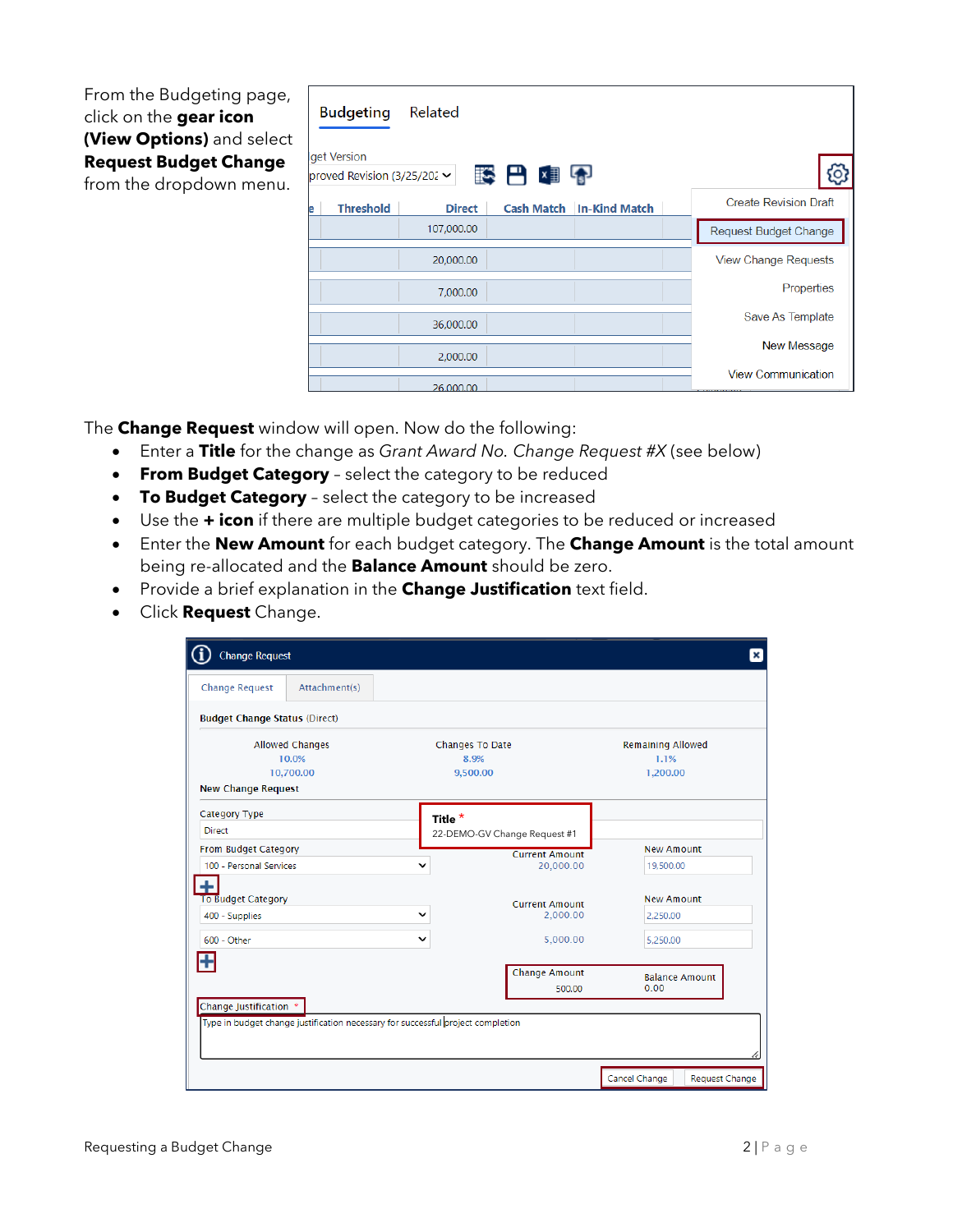After you click the **Request Change** button, you are back in the **Budgeting** detail page. Click on the **gear icon (View Options)** and select **New Message** from the dropdown menu.



 $\sim$ 

The **Messaging/Communication** window opens separately. This step will serve as the **signature, date, and time stamp** for your request.

Fill in the required (\*) fields as indicated in red. Make sure to select the CDVSA Grants Administrator in the TO field, use the same naming convention for your change request in the SUBJECT field, and click **For Approval/Review** as the message type. Use the message

box to describe the reason for requesting this change. Click **SEND.** 

|                                                                                                       | ೞ                                     |
|-------------------------------------------------------------------------------------------------------|---------------------------------------|
| addNewMessage.html - - Work - Microsoft Edge                                                          | $\times$<br>$\Box$                    |
| A<br>https://adpsgrants.crm9.dynamics.com/main.aspx?appid=6e08a802-e922-ea11                          | $\forall_{y}$<br>$\oplus$             |
|                                                                                                       |                                       |
| From *                                                                                                |                                       |
| <b>Subgrantee</b>                                                                                     |                                       |
| To $*$                                                                                                |                                       |
| <b>Grants Adminisrator</b>                                                                            |                                       |
| Related To (Select One) *                                                                             |                                       |
| Change Request                                                                                        |                                       |
| Subject*                                                                                              |                                       |
| 22-DEMO-GV Change Request #1                                                                          |                                       |
| Message Type (Check One) *<br><b>O</b> For Approval/Review<br>◯ Inquiry/Response<br>$\bigcirc$ Accept | $\bigcirc$ Decline<br><b>FYI</b><br>( |
| Message *                                                                                             |                                       |
| Type in your BAR justification                                                                        |                                       |
|                                                                                                       |                                       |
|                                                                                                       |                                       |
|                                                                                                       |                                       |
|                                                                                                       |                                       |
| Project                                                                                               |                                       |
| 22-DEMO-GV                                                                                            |                                       |
|                                                                                                       |                                       |
|                                                                                                       | <b>SEND</b>                           |

After you send the communication in GrantVantage, also notify the Grants Administrator via email from your work account (Outlook, Gmail, etc.). Please cc: your Program Coordinator.

- Email Subject: Agency Acronym Award # Change Request #X submitted in GV
- Body of Email: Justification for requested budget change.

Requests for budget changes are reviewed and approved by the Grants Administrator and your Program Coordinator. You will be notified via email once all approvals are in place.